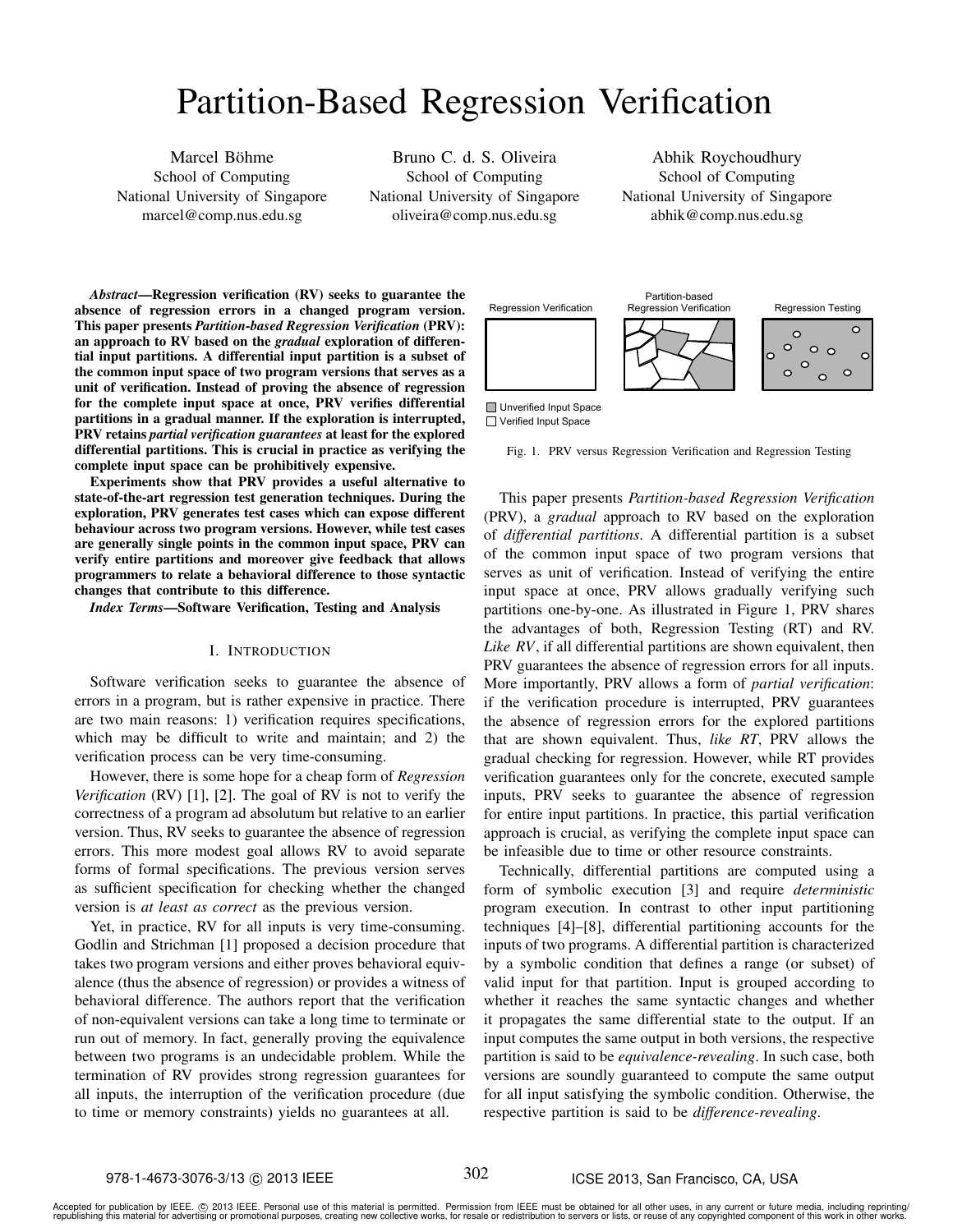

Fig. 2. Running Example (Incomplete Bugfix)

Figure 2 illustrates differential partitions in a concrete example. Program  $P$  computes output  $o$  based on the values of input  $i$  and is changed to  $P'$  by substituting line 3 with the commented code. Figure 2.b shows the symbolic output that is computed based on the evaluation of the input variables for both programs. The bottom three rows depict one equivalencerevealing and two difference-revealing input partitions. Note that the analysis of only a single version is insufficient to expose all interesting subsets of input. In particular, a test suite  $T \leftarrow \{i = -1, i = 1\}$  covers all paths in both programs and even reveals a difference. However, input  $i = 0$  is a missing test case that could represent a regression error. Intuitively, it is interesting because the branch in line 4 is evaluated in different directions in both versions. PRV explores a distinct, difference-revealing partition for this input.

PRV provides an alternative to *regression test generation* techniques [9]–[12]. Upon allowing the continued exploration even of difference-revealing partitions, the developer may (in)formally verify such partitions. The test cases generated for each difference-revealing partition can be checked against the developer's expectation. The program slice, used to compute the partition, can be inspected to determine the changed statements contributing to the difference. The symbolic conditions and summaries (cf. Fig. 2.b) can be further analyzed by tools.

Our initial experience with PRV is very encouraging. For the studied subjects, PRV efficiently exposes regression errors that are not detected by the considered test generation methods.

In summary the *main contributions* of this paper are:

- *A gradual approach to regression verification* that continuously verifies the input space of a program against another version of that program to find regression errors. If the verification procedure is interrupted, PRV guarantees the absence of regression errors for the explored input space that has been shown equivalence-revealing.
- A *differential partitioning* technique, based on symbolic execution, that soundly partitions the input of two versions. The partitioning technique symbolically groups input of the two programs, and creates partitions which either guarantee behavioral equivalence, or expose differences for a certain subset of inputs.
- *An alternative to regression test generation*. The approach can be used to generate test cases for partitions where differences are found. As illustrated by our experimental evaluation, finding such test cases is competitive with state-of-the-art regression test generation techniques.
- The *implementation* and *experimental evaluation* of PRV.



Fig. 3. Exploration of Differential Partitions

#### II. PARTITION-BASED REGRESSION VERIFICATION

PRV takes two successive program versions and continuously verifies *differential partitions* (Def. 1). The gradual regression verification can be interrupted at any time. In this case, the regression guarantees are retained for the verified input space. For every partition, PRV generates a concrete sample input that is added to regression test suite T. The programmer can check difference-revealing test cases in T for regression errors and relate an output difference to the set of syntactic changes that contribute to that difference. The intuition of partition-based regression verification is presented in Figure 3, while the detailed procedure is outlined in Algorithm 1. Later, in Theorem 2, we will claim the *exhaustiveness* of this exploration algorithm.

#### Definition 1 (*Differential Partition*)

A differential partition  $d_{P,P'}$  is obtained by partitioning of the common input space of two program versions  $P$ ,  $P'$ . Inputs in any differential partition  $d_{P,P'}$  have the following property: either all inputs in  $d_{P,P'}$  produce the same output in  $P$  and  $P'$  (an equivalence-revealing partition), or all inputs in  $d_{P,P'}$  produce different outputs in P and P' (a differencerevealing partition).

The exploration starts with a random test case in the queue. Depicted as black dot in Figure 3.a) this random test case  $t$  is taken from the queue and executed upon both versions. Test case t is a point in the common input space<sup>1</sup> of both versions, representing concrete knowledge about the differential behavior. In Figure 3.b), input is grouped into a differential partition that yields the same differential behavior as  $t$ . This input exercises all those statement instances that are "relevant" to the reachability and propagation of the syntactic program changes exercised by  $t$ . Hence, in Algorithm 2 the symbolic condition is computed as a conjunction of the pertinent branch conditions. Later, in Theorem 1, we will claim the *soundness* of this generalization from a test case to a differential partition.

<sup>&</sup>lt;sup>1</sup>The derivation of the common input space for versions with different input spaces is discussed in [9], e.g., the new version has one more input variable.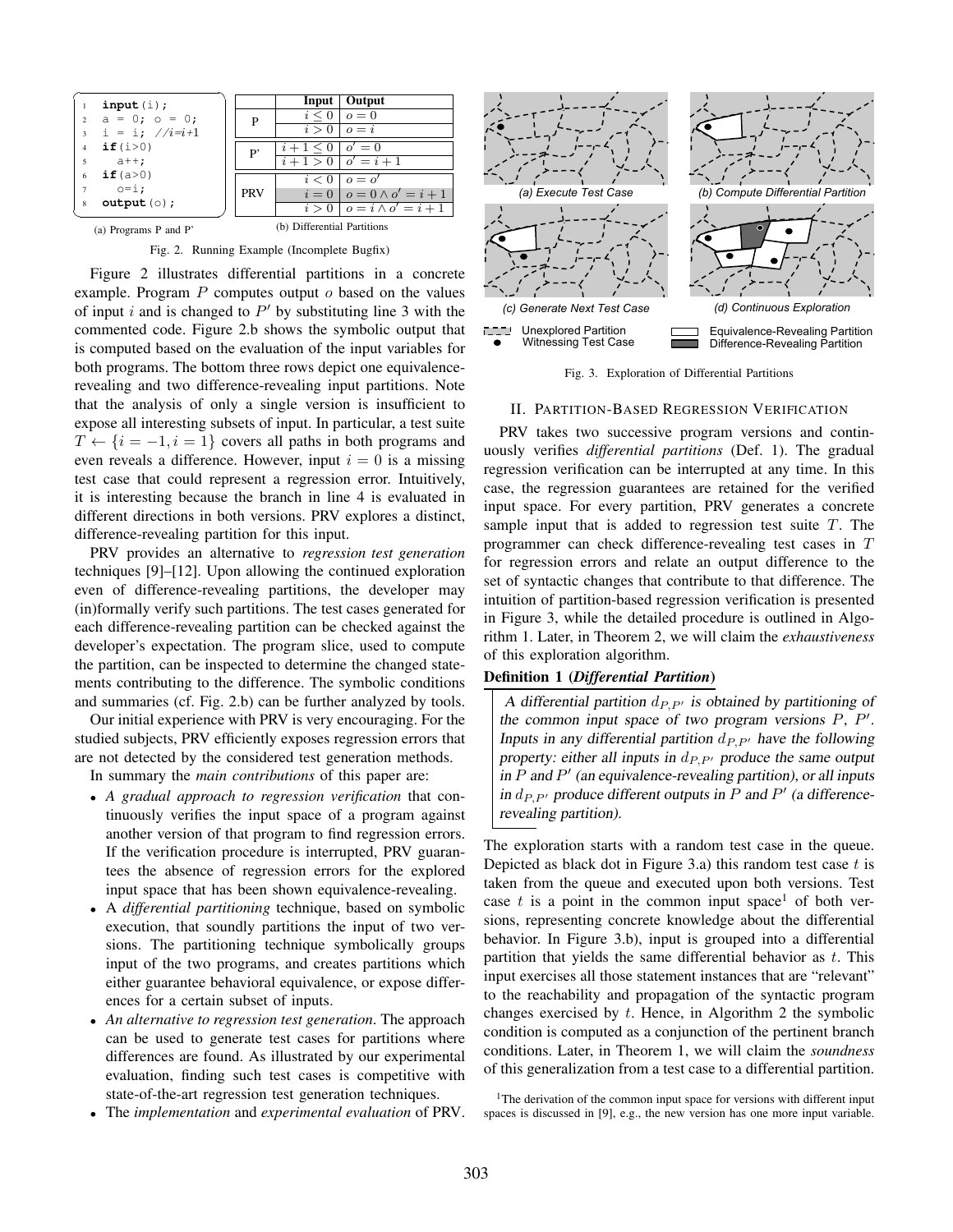| <b>Algorithm 1 Partition-based Regression Verification</b>          | А  |
|---------------------------------------------------------------------|----|
| <b>Input:</b> Versions $P$ and $P'$ , Changes $C$ and $C'$          | Ir |
| 1: let queue $\leftarrow \emptyset$                                 |    |
| 2: let $T \leftarrow \emptyset$                                     |    |
| 3: let $V \leftarrow \emptyset$                                     |    |
| 4: add $randomInput()$ to queue                                     |    |
| 5: while queue $\neq \emptyset$ do                                  |    |
| let $t \leftarrow chooseNextTest case(queue)$<br>6:                 |    |
| let condition $\leftarrow computeDPartition(t, P, P', C, C')$<br>7: |    |
| call $generate AdjacentTest cases (condition, queue)$<br>8:         |    |
| add $t$ to $T$<br>9:                                                |    |
| add <i>condition</i> to V<br>10:                                    |    |
| $11:$ end while                                                     |    |
| <b>Output:</b> Verified Input Space V, Regression Test Suite $T$    |    |

As depicted in Figure 3.c), the next test case is executed outside of the explored input space. To generate such "adjacent" test cases, the constituent branch conditions are negated one-by-one (cf. Alg. 4), similar to other path exploration techniques. This yields a number of intermediate constraints. If a constraint solver finds a satisfying witness to one of these constraints, then it is added to the queue waiting to be executed.

As depicted in Figure 3.d), after the execution of the next test case from the queue, again, the corresponding differential partition is computed. This procedure repeats until all differential partitions are explored or some (time) budget is exhausted. A *search strategy* would assign some distance or fitness to each constraint and decide the order in which the partitions corresponding to intermediate constraints are explored. This is implemented in the procedure *chooseNextTestcase* (not listed). In particular, PRV takes from the queue in the order they arrive but prioritizes test cases that promise 1) different output, 2) the propagation of already exercised changes and 3) the execution of another set of changes, in that order. Finally, every executed test case is added to the regression test suite  $T$ . Each test case is a witness of one differential partition. The set of explored differential partitions V represents the verified input space.

## *A. Computing Differential Partitions*

The computation of the differential partition for a given test case is presented in Algorithm 2. It implements the functionality of procedure *computeDPartition* called in Algorithm 1 and requires determinism - for every execution of the same input on the same program the same output is computed. Also, the deletion of variable assignments (e.g.,  $x=x++$ ) in P is represented by dummy-statements (e.g,  $x=x$ ) in  $P'$  (cf. [13]).

Upon execution of the test case  $t$  on both programs,  $P$  and  $P'$ , the symbolic condition is computed. Input that does not exercise a syntactic change or that does not propagate the differential state to the output is equivalence-revealing. If  $t$ does not exercise a changed statement, then PRV employs the *reachability condition* (Def. 3) to group input that does not execute a change for the same "reason". If t exercises at least one changed statement but yields the same output in both versions, then PRV employs the *propagation condition* (Def. 4).

| <b>Algorithm 2</b> - Procedure <i>computeDPartition</i>                |
|------------------------------------------------------------------------|
| <b>Input:</b> Input t, Versions P and P', Changes C and $C'$           |
| 1: let trace $\pi \leftarrow execute(t, P)$                            |
| 2: let trace $\pi' \leftarrow execute(t, P')$                          |
| 3: let <i>condition</i> $\leftarrow$ <i>false</i>                      |
| 4: if not exist an instance of $c' \in C'$ in $\pi'$ then              |
| let condition $\leftarrow \bigwedge_{c' \in C'} reach(c', \pi')$<br>5: |
| $6:$ else                                                              |
| let $o_i$ be the instance of output o in $\pi$<br>7:                   |
| let $o'_i$ be the instance of output o in $\pi'$<br>8:                 |
| if $value(o_i) = value(o'_i)$ then<br>9:                               |
| let condition $\leftarrow prop(o, \pi, \pi', C, C')$<br>10:            |
| else<br>11:                                                            |
| let condition $\leftarrow diff(o, \pi, \pi', C, C')$<br>12:            |
| end if<br>13:                                                          |
| 14: end if                                                             |

Input that yields different output is difference-revealing. If  $t$  yields different output in both program versions, then PRV employs the *difference condition* (Def. 5) to group input that computes different output for the same "reason". These reasons are defined upon the exercised dynamic and static program dependencies, as enunciated in the following.

## *B. Computing Reachability Conditions*

**Output:** Condition *condition* 

Intuitively, an input  $t$  does not execute a changed statement  $c$ because the conditions of the branch instances  $s_i$  upon which c statically control-depends are evaluated in the direction that does not favor the execution of c.

|                | input(i, j);            |
|----------------|-------------------------|
|                | $2 a = 0; b = 0;$       |
|                | 3 $if(i>0)$             |
| $\overline{4}$ | $a=1$ ;                 |
| 5              | for $(c=0; c < j; c++)$ |
| 6              | $b \leftarrow c$ :      |
| 7              | if(†>0)                 |
| 8              | if $(a>0)$              |
| 9              | // change c             |

Fig. 4. Intuition of Reachability Condition

An example is shown in Figure 4. Input  $(0, 1)$  does not execute the changed statement in line 9. Why? Because the branch in line 8 is not evaluated to true. This is because the condition in line 7 is evaluated to true and the condition in line 3 to false. The remainder of this section explains the computation of the reachability condition based on the relevant slice of the branch in line 8.

#### Definition 2 (*Relevant Slice [14], [15]*)

Given an execution trace  $\pi$  and a statement instance  $s_i$  in  $\pi$ , the relevant slice of  $s_i$  in  $\pi$  contains all statement instances  $r_i$ in  $\pi$  that are in the transitive closure of dynamic data, controland potential dependence of  $s_i$ .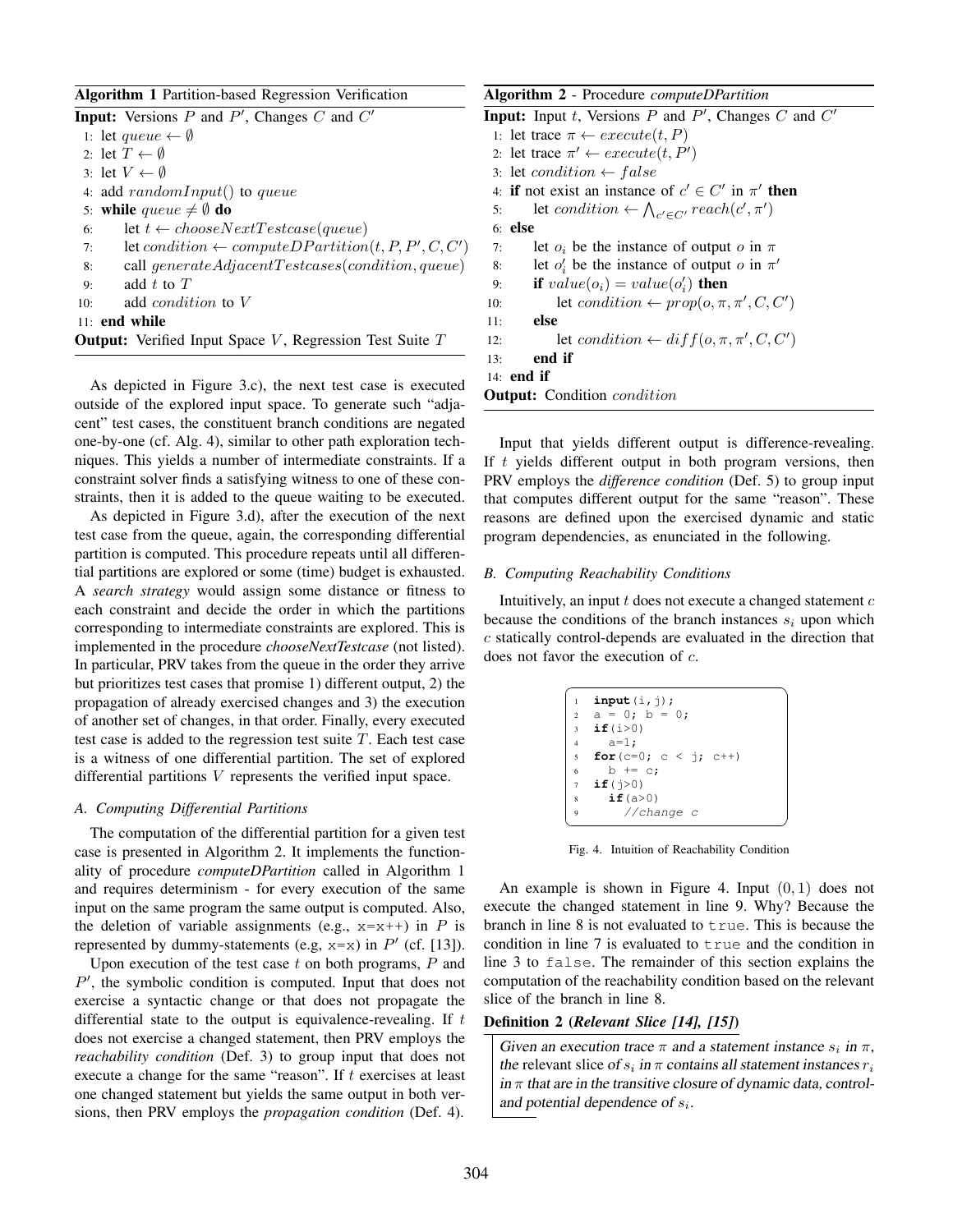A statement instance s<sup>i</sup> *potentially depends* [14] on conditional statement instance  $r_i$  in path  $\pi$  iff. there exists a variable v used in  $s_i$  such that (1) v is not defined between  $r_i$  and  $s_i$  in  $\pi$  but there exists another path  $\sigma$  from  $r_i$  to  $s_i$  along which v is defined, and (2) evaluating  $r_i$  differently may cause this untraversed path  $\sigma$  to be executed.

Note that relevant slices have a desirable property: If two inputs  $t_0$  and  $t_1$  exercise the same relevant slice computed w.r.t. a statement instance  $s_i$ , then the variables used in  $s_i$ have the same symbolic values for  $t_0$  and  $t_1$  [7]. Relevant slices are used to define the reachability, propagation, and difference conditions. The property of relevant slices is utilized to prove Theorem 1, establishing that these conditions indeed characterize differential partitions as defined in Definition 1.

## Definition 3 (*Reachability Condition*)

The reachability condition,  $reach(c, \pi)$ , computed over the trace  $\pi$  w.r.t. statement c is the path condition computed over the union of the relevant slices of all instances  $s_i$  in  $\pi$  of every statement s that c transitively, statically control-depends on.

If an input  $t_0$  does not exercise statement c, then every input  $t_1$  satisfying  $reach(c, \pi(t_0, P))$  does not exercise c. A *path condition* is a quantifier free first order logic formula on program inputs. Any test input satisfying the path condition of a path  $\pi$  is guaranteed to also exercise all statement instances in path  $\pi$ . The negation of a constituent branch condition in the reachability condition computed w.r.t. statement  $c$  may change the reachability of c.

#### *C. Computing Propagation Conditions*

Intuitively, an input  $t$  does not propagate the semantic effect of the exercised changes to the output because certain statement instances  $N_i$  upon which the output dynamically depends carry the same values in both versions. On a high level,  $N_i$  represents the point where the differential program states converge. Any attempt of negating a branch beyond that point to propagate a difference in program state is futile.



Fig. 5. Intuition of Propagation Condition

Figure 5 shows the dynamic dependency graphs augmented by concrete values and computed for the execution of input (−1) upon the version pairs in Figure 2. The dashed arrows indicate potential dependence while the concrete arrows indicate either dynamic data- or control-dependence. Each node is labeled with the line number of the statement instance it

represents. The values for the instance of line 3 are different in both versions. That is, the program state is "infected" after the execution of the change. However, the value of the output in line 8 is the same for both versions. Why?

The semantic effect of the change in line 3 is not propagated to the output in line 8 for the execution of  $(-1)$  on P and P' because the branch in line 4 is evaluated in the same direction in both versions even though it dynamically depends on the statement in line 3, which carries different values in both versions. In the remainder of this section, we explain how the instance of line 4 is added to the convergence set  $N_i$  and define the propagation condition based on  $N_i$ .

As shown in Algorithm 3, both dynamic dependency graphs (DDGs) are computed over the traces  $\pi$  and  $\pi'$  for the execution of input t on both versions  $P$  and  $P'$ . The DDGs are augmented by potential dependencies and the concrete values for the variables used in every node. Output instances  $o_i$  in  $\pi$ and  $o'_i$  in  $\pi'$  are aligned and passed into procedure PROPALIGN to compute  $N_i$  recursively.

|  |  |  |  | <b>Algorithm 3</b> Computing Differential State Convergence $N_i$ |  |
|--|--|--|--|-------------------------------------------------------------------|--|
|--|--|--|--|-------------------------------------------------------------------|--|

| $\mathbf{r}$                                                                                 |
|----------------------------------------------------------------------------------------------|
| <b>Input:</b> Execution Traces $\pi$ and $\pi'$ , Output Statement o                         |
| 1: $aDDG \leftarrow augmentedDDG(\pi)$                                                       |
| 2: $aDDG' \leftarrow augmentedDDG(\pi')$                                                     |
| 3: $(o_i, o'_i) \leftarrow alignedbeOutput(aDDG, aDDG', o)$                                  |
| 4: $N_i \leftarrow \emptyset$                                                                |
| 5: if isChanged( $o'_i$ ) then add $(o_i, o'_i)$ to $N_i$                                    |
| 6: <b>else</b> call PROPALIGN $(o_i, o'_i)$                                                  |
| 7: <b>procedure</b> PROPALIGN( $s_i, s'_i$ )                                                 |
| $R_i \leftarrow s_i.getDependsOn()$<br>8:                                                    |
| $R'_i \leftarrow s'_i.getDependsOn()$<br>9:                                                  |
| 10: for all $r'_i \in R'_i$ do                                                               |
| <b>if</b> $\neg isChanged(r'_i) \land \exists r_i \in R_i$ . $align(r_i, r'_i) \land$<br>11: |
| $(value(r_i) = value(r'_i))$ then                                                            |
| call PROPALIGN $(r_i, r'_i)$<br>12:                                                          |
| else<br>13:                                                                                  |
| add $(s_i, s'_i)$ to $N_i$ and <b>return</b><br>14:                                          |
| end if<br>15:                                                                                |
| end for<br>16:                                                                               |
| 17: end procedure                                                                            |
| <b>Output:</b> Statement instances $N_i$                                                     |

Assuming that instances  $s_i$  and  $s'_i$  can be aligned, the tuple  $(s_i, s'_i)$  is added to the set  $N_i$  if 1) not all of the "subsequent" instances  $r_i'$  can be aligned, 2) the values of the variables used in  $r_i$  and  $r'_i$  are different, or 3)  $r'_i$  is a changed statement. This is represented by the intuitively named predicates in line 10. Note, we do not assume that both DDGs can be aligned completely, which would be rather difficult indeed due to the different number of instances every statement can have in both executions. Instead, the alignment begins from the output statement instances (e.g., return), which we assume to be alignable, and follow the dependence edges recursively. The instance at which alignment fails is added to  $N_i$ . In Figure 5, the instances in line 4 are added to  $N_i$  because they depend on the changed statement in line 3 that also has different values.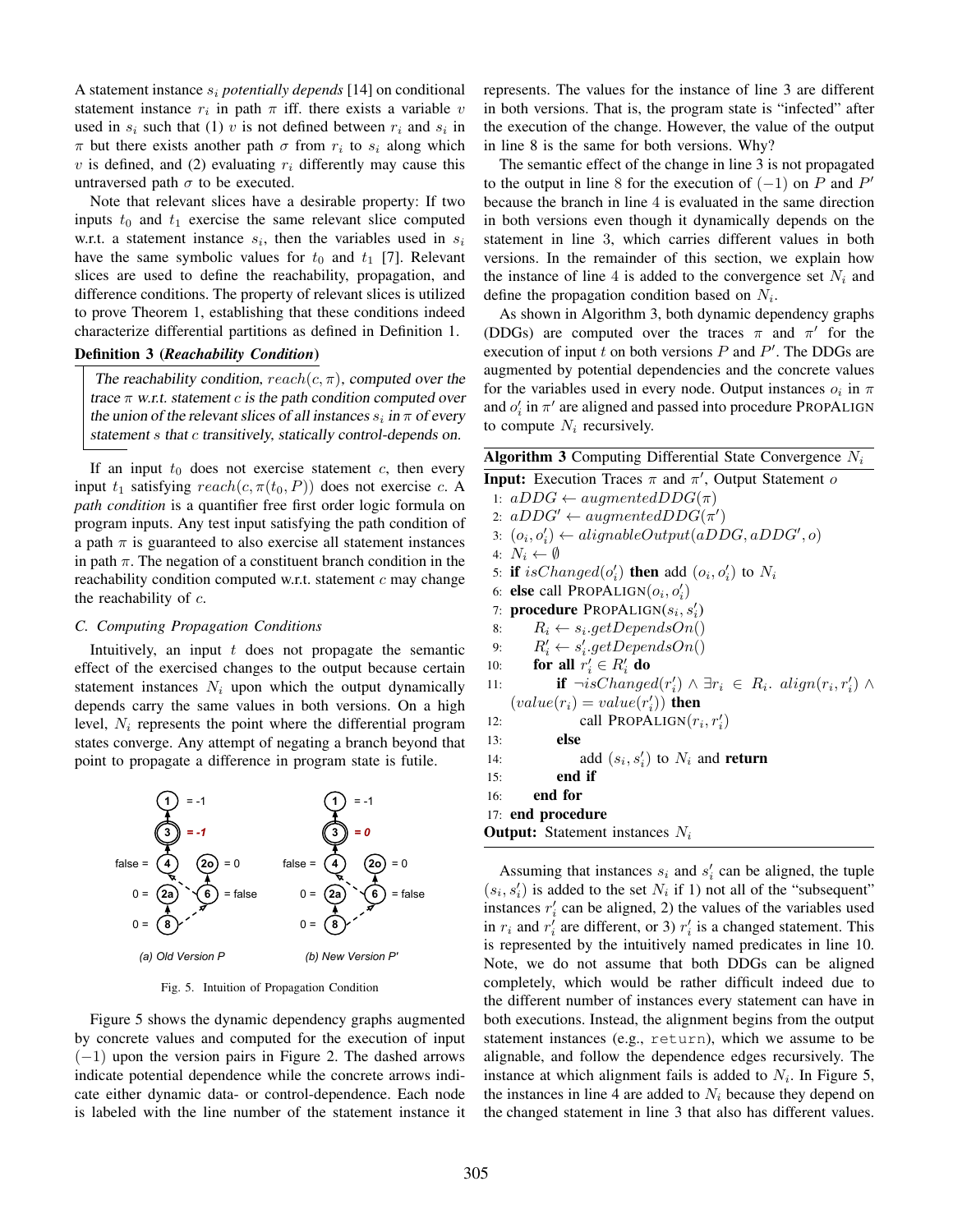## Definition 4 (*Propagation Condition*)

Let statements  $C$  in program  $P$  be changed to  $C'$  yielding P'. Given traces  $\pi$  and  $\pi'$  for the execution of input t on P and P' and Algorithm 3 computes  $N_i$  for  $\pi$  and  $\pi'$  and program output statement o, the propagation condition is defined as  $prop(o, \pi, \pi', C, C') \stackrel{def}{=} \forall (n_i, n'_i) \in N_i.rsc(n_i, \pi) \land$  $rsc(n'_i, \pi') \wedge value(n_i) = value(n'_i) \wedge \bigwedge_{c \in C} reach(c, \pi) \wedge$  $\bigwedge_{c' \in C'} reach(c', \pi').$ 

Every input satisfying the same propagation condition does not propagate the effects of the exercised changes for the same reason. Hence, Definition 4 is a conjunction of five conditions. The *necessary conditions 1) and 2)* leverage the property of relevant slices. Note,  $rsc(n_i, \pi)$  is the path condition computed over the relevant slice of statement instance  $n_i$  in trace  $\pi$ . Every input exercising the same relevant slice w.r.t.  $n_i$ , compute the same symbolic value for  $n_i$ . The negation of a constituent branch condition may change the computation of  $n_i$  and thus enable propagation. The *necessary condition*  $\beta$ captures that the symbolic values for the alignable instance in  $N_i$  are the same. The negation of such an equivalence condition may enable propagation. The *necessary conditio 4) and 5)* captures that those changes (not) exercised by the test case  $t$  are also (not) exercised by other input satisfying the same propagation condition. The negation of a constituer branch condition may enable the reachability of other changes.

#### *D. Computing Difference Conditions*

Intuitively, input  $t$  computes different output because it exercises a certain set of statement instances in  $P$  that contribut to computing the symbolic output of  $P$  and another set of statement instances in  $P'$  that contribute to computing the symbolic output of  $P'$ .

# Definition 5 (*Difference Condition*)

Let statements  $C$  be changed to  $C'$ . Given instances  $o_i$  of output statement o in trace  $\pi$  and  $o'_i$  of o in trace  $\pi'$ , the difference condition is defined as  $diff(\rho, \pi, \pi', C, C') \stackrel{def}{=}$  $\mathit{rsc}(o_i, \pi) \ \land \ \mathit{rsc}(o'_i, \pi') \ \land \ \mathit{value}(o_i) \ \neq \ \ \mathit{value}(o'_i) \ \land$  $\bigwedge_{c \in C} reach(c, \pi) \wedge \bigwedge_{c' \in C'} reach(c', \pi').$ 

Every input satisfying the same difference condition propagates the semantic effect of the exercised changes for the same reason. To achieve this property, Definition 5 is a conjunction of five necessary conditions. The *necessary conditions 1) and 2)* leverage the property of relevant slices. Every input exercising the same relevant slice w.r.t.  $o_i$ , compute the same symbolic value for  $o_i$ . The negation of a constituent branch condition may change the computation of  $o_i$  and thus disable propagation. The *necessary condition 3)* captures that the symbolic output values are different in both versions. The negation of this condition may disable propagation. The *necessary conditions 4) and 5)* capture that those changes (not) in  $\pi$  or  $\pi'$  are also (not) exercised by other input satisfying the same difference condition. The negation of a constituent branch condition may enable the reachability of other changes.

A set of changed statements  $C_t$  *semantically interferes* for the execution of input  $t$  on both program versions, if  $t$  yields different output in P and P' and every  $c \in C_t$  contributes to computing the output. Thione et al. [16] approximate semantic interference based on static data- and control-dependence. It can be used to understand the origin of regression.

*Interestingly, every changed statement in the relevant slice of*  $o'_{i}$  contributes in computing  $o'_{i}$  and therefore semantically *interferes. This allows the developer to inspect the set of changes responsible for an observed semantic difference.*

## *E. Generating Adjacent Test Cases*

Algorithm 4 generates "adjacent" test cases from the provided symbolic condition and adds those to the queue. It implements *generateAdjacentTestcases* called in Algorithm 1.

|     | Algorithm 4 - GENERATEADJACENTTESTCASES                                                                                                  |
|-----|------------------------------------------------------------------------------------------------------------------------------------------|
|     | <b>Input:</b> Condition <i>cond</i> , Queue <i>queue</i>                                                                                 |
|     | 1: let $cond = (\psi'_0 \wedge \ldots \wedge \psi'_m) \wedge (\psi_0 \wedge \ldots \wedge \psi_n) \wedge (v_0 \wedge \ldots \wedge v_k)$ |
|     | 2: for all $v_i$ in $[v_0, , v_k]$ do                                                                                                    |
| 3:  | $constr \leftarrow (\psi'_0 \wedge \ldots \wedge \psi'_m) \wedge (\psi_0 \wedge \ldots \wedge \psi_n) \wedge \neg v_i$                   |
| 4:  | if exists $t^+$ that satisfies <i>constr</i> then                                                                                        |
| 5:  | add $t^+$ to queue                                                                                                                       |
| 6:  | end if                                                                                                                                   |
|     | $7:$ end for                                                                                                                             |
|     | 8: let $(\varphi_0 \wedge \ldots \wedge \varphi_n) \leftarrow reorder(\psi_0 \wedge \ldots \wedge \psi_n)$                               |
|     | 9: for all i from $n$ to 0 do                                                                                                            |
| 10: | constr $\leftarrow (\psi'_0 \wedge \ldots \wedge \psi'_m) \wedge (\varphi_0 \wedge \ldots \wedge \varphi_{i-1} \wedge \neg \varphi_i)$   |
| 11: | <b>if</b> exists $t^+$ that satisfies <i>constr</i> <b>then</b>                                                                          |
| 12: | add $t^+$ to queue                                                                                                                       |
| 13: | end if                                                                                                                                   |
|     | $14:$ end for                                                                                                                            |
|     | 15: let $(\varphi'_0 \wedge  \wedge \varphi'_m) \leftarrow reorder(\psi'_0 \wedge  \wedge \psi'_m)$                                      |
|     | 16: <b>for all</b> i from m to 0 <b>do</b>                                                                                               |
| 17: | $constr \leftarrow \varphi_0' \wedge \ldots \wedge \varphi_{i-1}' \wedge \neg \varphi_i'$                                                |
| 18: | <b>if</b> exists $t^+$ that satisfies <i>constr</i> <b>then</b>                                                                          |
| 19: | add $t^+$ to queue                                                                                                                       |
| 20: | end if                                                                                                                                   |
|     | $21:$ end for                                                                                                                            |
|     | <b>Output:</b> Queue <i>queue</i>                                                                                                        |

The symbolic condition is composed of branch conditions  $(\psi_0' \land \ldots \land \psi_m')$  in P', branch conditions  $(\psi_0 \land \ldots \land \psi_n)$ in P, and equivalence conditions v of the form  $value(s_i)$  =  $value(s'_i)$  or  $value(s_i) \neq value(s'_i)$  (cf. line 1). First, the constituent equivalence conditions  $v_0$  to  $v_k$  are negated oneby-one (lines 2-7). If there exists a solution to the computed constraint, it is added to the queue. Second, if some branch conditions are removed from a path condition, the remaining branch conditions have to be *reordered* before negation (lines 8-9). Otherwise, the exploration algorithm ceases to be exhaustive (cf. [7]). Hence, the branch conditions  $(\psi_0 \wedge \ldots \wedge \psi_m)$  in P are reordered as follows: If a branch instance b is in the relevant slice of branch instance  $b_k$ , then the branch condition of  $b$  is placed before the branch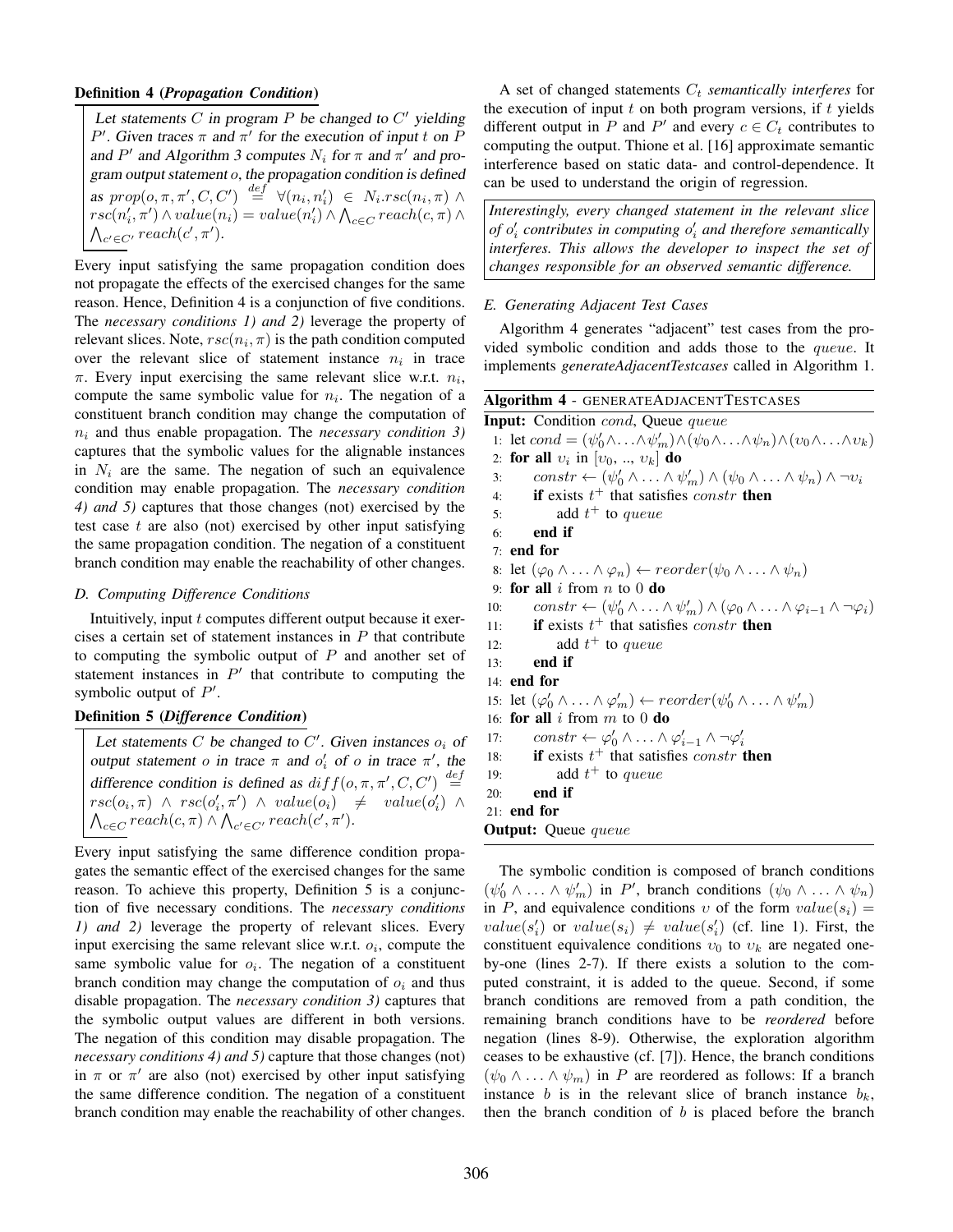condition of  $b_k$ . Otherwise, the branch condition of b is placed after the branch condition of  $b_k$ . The reordered branch conditions in  $P$  are negated one-by-one and conjoined with  $(\psi_0' \land ... \land \psi_m')$  in P' (line 10-15). If there exists a solution to the computed constraint, it is added to the queue. Lastly, the branch conditions in  $P'$  are reordered and negated one-by-one (lines 16-23). Again, if there exists a solution to the computed constraint, it is added to the queue.

## *F. Theorems*

In the following, we postulate the soundness of Algorithm 2 that computes the differential partition for a given test case and the exhaustiveness of Algorithm 1 that explores differential partitions. For the lack of space, the detailed proof has been moved to the corresponding technical report [17]. In practice, the absence of regression errors can be guaranteed for all inputs to the same extent as symbolic execution can guarantee the absence of program errors (see e.g., [18]). Specifically, we assume deterministic program execution.

## Theorem 1 (*Sound Generalization*)

Given statements  $C$  in program  $P$  are changed to  $C'$  yielding  $P'$ , every input satisfying the condition computed by Algorithm 2 for input  $t$  is in the same differential partition as  $t$ .

Informally, the differential behavior of a point in the common input space is soundly generalized to the set of points in the same differential partition. In particular, let Algorithm 2 compute the symbolic condition  $\Phi$  for a test case t. If t is equivalence-revealing, then every input satisfying  $\Phi$  is equivalence-revealing. Similarly, if  $t$  is difference-revealing, then every input satisfying  $\Phi$  is difference-revealing.

# Theorem 2 (*Exhaustive Exploration*)

If there exists an input  $t_0$  that computes different values for the output  $o$  in versions  $P$  and  $P'$  and Algorithm 1 terminates with regression test suite T, then there exists a test case  $t \in T$ so that  $t_0$  satisfies  $diff(o, \pi(t, P), \pi(t, P'), C, C').$ 

Informally, if the verification procedure terminates then all differential partitions have been explored. The respective proof leverages the exhaustiveness of the exploration based on relevant slices as shown in [7].

#### III. EMPIRICAL STUDY

Our experiments evaluate the relative efficiency of PRV and discuss practicability based on our experience. The experiments do not prove the scalability of PRV. In fact, PRV suffers from the same limitations as symbolic execution. Similarly, it can benefit from relevant optimizations such as domain reduction [19], [20], parallelization [21], and better search strategies [22], [23].

#### *A. Setup and Infrastructure*

PRV has been implemented into our dynamic backward slicing tool JSlice [24]. The differential partitions are explored in a breadth-first manner starting from the same initial input within the time bound of five minutes, unless stated otherwise.

Every version of the same subject uses the same test driver to construct necessary input objects, strings, or arrays from the input integers that come as solution to a first-order logic formula from the Z3-constraint solver [25]. The subject programs are analyzed on a desktop computer with an Intel 3GHz quad-core processor and 4GB of memory.

#### *B. Subject Programs*

The subjects summarized in Figure 6 are chosen according to two criteria: 1) they represent a variety of evolving programs and 2) are discussed in related work (which allows the comparison with our own experimental results). There are 83 versions of programs ranging from 20 to almost 5000 lines of code (LoC). Some versions are derived by seeding faults, called mutants, of the original versions. Some are real versions that were committed to a version control system.

|            | <b>Subject   Reference</b>       |    | <b>Classes   Functions   LoC   Versions</b> |      |          |
|------------|----------------------------------|----|---------------------------------------------|------|----------|
| Min        | [26]                             |    |                                             | 20   |          |
| Tcas       | $[1]$ , $[13]$ , $[27]$ , $[28]$ |    |                                             | 166  | 21       |
| Replace    | $[12]$ , $[27]$                  |    | 21                                          | 564  | 33       |
| Siena      | [12]                             |    | 107                                         | 1529 | $7 + 11$ |
| Apache CLI |                                  | 22 | 183                                         | 4966 |          |
|            | <b>Total</b>                     | 30 | 320                                         | 7245 | 83       |

Fig. 6. Subject Programs

We compare the empirical results of the references discussing regression verification [1] and regression test generation [12], [13], [27], [28]. Note, there are no empirical results available for the regression test generation techniques [10], [11], [29] and differential symbolic execution [30].

*Min* [26] is a short function introduced to discuss the problem of equivalent mutants. An equivalent mutant is a simple syntactic change to a program that yields no semantic difference. *Tcas* is the traffic collision avoidance system. This well-studied program is available in the SIR [31] with several versions that contain seeded faults. We chose the first 20 changed versions. *Replace* performs pattern matching and substitution and is available in the SIR with 32 versions that contain seeded faults. *Siena* is an event notification architecture. Note, there are 7 versions available in the SIR and for every version there exist between one and four faulty versions (in total 11 mutants).

| <b>Revision</b> | <b>Submission</b> | <b>Developer's Submission Comment</b> |
|-----------------|-------------------|---------------------------------------|
| 129800          | 15.08.2002        | bug. no 11680 resolved                |
| 129803          | 18.08.2002        | bug #11457: implemented fix $[]$      |
| 129843          | 14.11.2002        | added fix for Rob's problem []        |
| 129849          | 19.11.2002        | some bug fixes submitted by Rob []    |
| 538031          | 15.05.2007        | Applying Brian Egge's fix from CLI-13 |
| 667565          | 13.06.2008        | Restored CLI 1.0 behavior (CLI-137)   |

Fig. 7. Apache CLI Revisions (http://commons.apache.org/cli/)

*Apache CLI* is an open source command line interpreter. We retrieved the six revisions from the version control system (branches/cli-1.x/src) that are presented in Figure 7 along with the submission date and comments and the unique identifiers.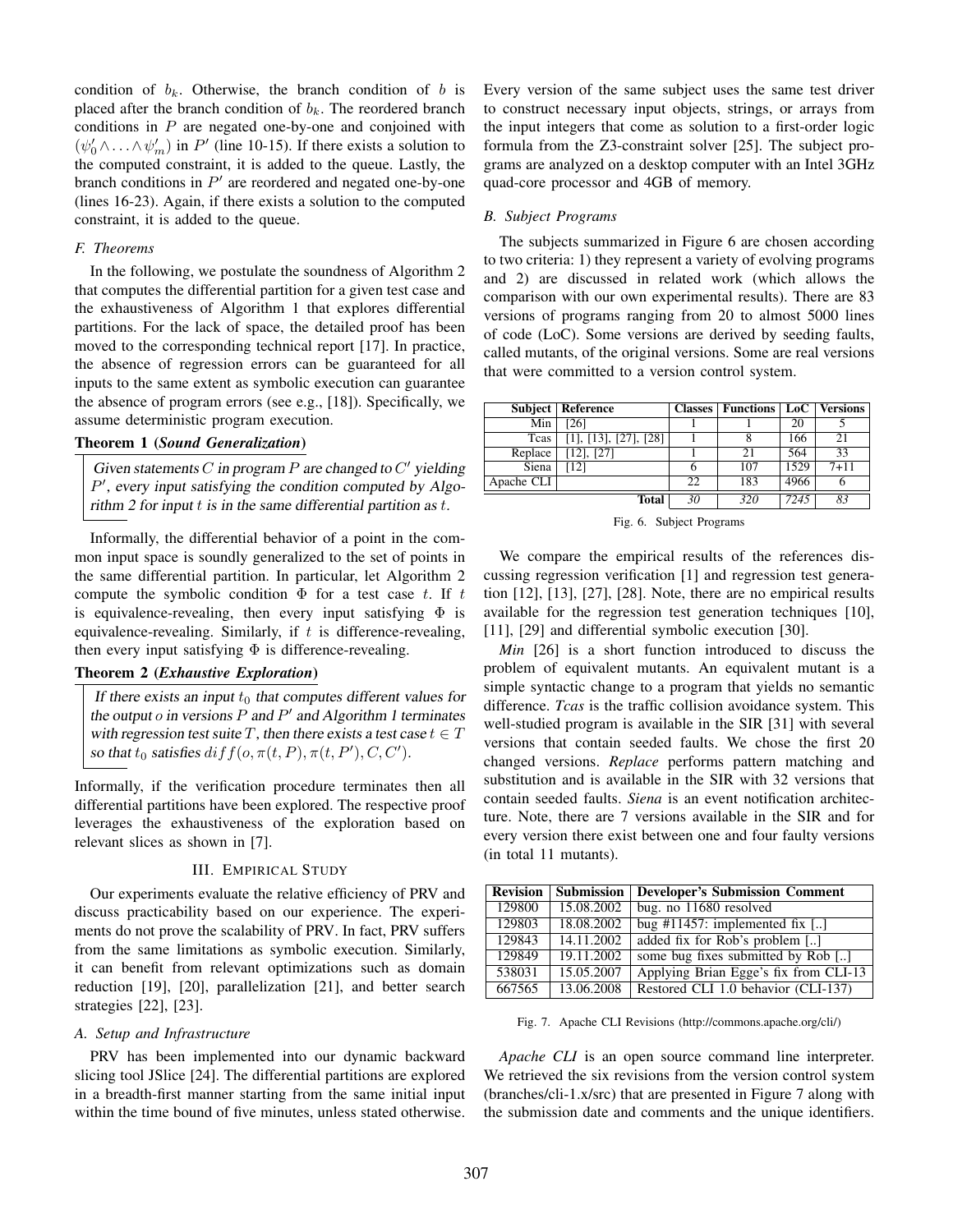All programs are tested as whole programs, except for Apache CLI. In this case, the the command line component was tested for regression. The first three programs all have a main method. For Siena, encode and decode in the class SENP serve as main methods. For Apache CLI, addOption and getOptionValue in the class CommandLine serve as testing hooks.

### *C. Research Questions*

# *RQ1: How efficiently does PRV find the first input that exposes semantic difference?*

Empirical studies in the discussed related work are concerned with finding the first difference-revealing input as witness of semantic difference. We compare the efficiency of PRV to the efficiency reported in related work.

# *RQ2: How efficiently does PRV find the first input that exposes software regression?*

Not every difference-revealing input exposes software regression. In fact, after syntactic changes to the program, semantic changes may be anticipated in the form of progression. For instance, when a buggy program is fixed input failing in the buggy version is supposed to pass in the fixed version. To classify a semantic change as regression, we have to define correctness. As often in reality, we assume the *absence* of formal specifications. In this scenario, the developer checks the generated difference-revealing test cases informally against her expectation. If she observes regression, the developer can relate the regression-revealing test cases to the changes that semantically interfere.

## *RQ3: How practical is PRV in an example usage scenario?*

The subject Apache CLI shall be used to evaluate PRV in a practical usage scenario. PRV generates difference-revealing test cases within the bound of 20 minutes for every version pair. We classify the generated test cases (e.g. regressionrevealing) and compare the (informal) measure of regression and progression to the submission comments in Figure 7.

#### IV. RESULTS AND ANALYSIS

#### *RQ1: Efficiency - Semantic Difference*

We measure two aspects when searching for the first difference-revealing input as shown in Table I. The first seven rows show the *average time* to find a difference-revealing input per subject. If for a version pair none of the approaches finds a difference-revealing test case within five minutes, then it does not contribute to the calculation of the average time. The *mutation score* depicts the fraction of versions for which a difference-revealing input can be found within five minutes. To gather results for the symbolic execution of the changed version  $P'$ , we implemented a DART-like [6] and eXpresslike [12] path-exploration technique (Columns 3-4) into JSlice. The DART-like technique explores all paths in  $P'$  while the eXpress-like technique prunes all paths that do not exercise a changed statement in  $P'$ . The results for the exploration of the differential behavior of both versions,  $P$  and  $P'$ , are gathered using PRV (Column 2).

TABLE I FIRST WITNESS OF SEMANTIC DIFFERENCE

|                                                                           | $P\!\!\!\!\cdot\!\!\!\!\cdot\!\!\!\!\cdot\!\!\!\!\cdot\!\!\!\!\cdot\!\!\!\!\cdot\!\!\!\!\cdot\!\!\!\!\cdot\!\!\!\!\cdot\!\!\!\!\cdot\!\!\!\!\cdot\!\!\!\!\cdot\!\!\!\!\cdot\!\!\!\!\cdot\!\!\!\!\cdot\!\!\!\!\cdot\!\!\!\!\cdot\!\!\!\!\cdot\!\!\!\!\cdot\!\!\!\!\cdot\!\!\!\!\cdot\!\!\!\!\cdot\!\!\!\!\cdot\!\!\!\!\cdot\!\!\!\!\cdot\!\!\!\!\cdot\!\!\!\!\cdot\!\!\!\!\cdot\!\!\!\!\cdot\!\!\!\!\cdot\!\!\!\!\cdot\!\!\!\!\cdot\!\!\!\!\cdot\!\!\!\!\cdot\!\!\!\!\cdot\!\!\!\!\cdot\!\!\$ | only                        |                             |  |  |
|---------------------------------------------------------------------------|----------------------------------------------------------------------------------------------------------------------------------------------------------------------------------------------------------------------------------------------------------------------------------------------------------------------------------------------------------------------------------------------------------------------------------------------------------------------------------------------|-----------------------------|-----------------------------|--|--|
|                                                                           | <b>PRV</b>                                                                                                                                                                                                                                                                                                                                                                                                                                                                                   | <b>DART-like</b>            | eXpress-like                |  |  |
| Average Time in sec                                                       |                                                                                                                                                                                                                                                                                                                                                                                                                                                                                              |                             |                             |  |  |
| Min (4 Mutants)                                                           | 0.4                                                                                                                                                                                                                                                                                                                                                                                                                                                                                          | $0.3$ ( $-25\%$ )           | $0.3$ ( $-25\%$ )           |  |  |
| Tcas (20 Mutants)                                                         | 5.6                                                                                                                                                                                                                                                                                                                                                                                                                                                                                          | $20.9 (+273%)$              | $20.7 (+270%)$              |  |  |
| Replace (32 Mutants)                                                      | 22.8                                                                                                                                                                                                                                                                                                                                                                                                                                                                                         | $130.5 (+472%)$             | $60.1 (+164%)$              |  |  |
| Siena (11 Mutants)                                                        | 30.7                                                                                                                                                                                                                                                                                                                                                                                                                                                                                         | $66.2 (+116%)$              | 40.4 $(+32\%)$              |  |  |
| Siena (7 Versions)                                                        | 14.0                                                                                                                                                                                                                                                                                                                                                                                                                                                                                         | $18.3 (+31\%)$              | $12.7(-9%)$                 |  |  |
| Apache CLI (6 Versions)                                                   | 57.8                                                                                                                                                                                                                                                                                                                                                                                                                                                                                         | $38.9$ $(-33\%)$            | 45.1 $(-22%)$               |  |  |
| <b>Mutation Score</b> - fraction of versions shown semantically different |                                                                                                                                                                                                                                                                                                                                                                                                                                                                                              |                             |                             |  |  |
| Min (4 Mutants)                                                           | 0.75                                                                                                                                                                                                                                                                                                                                                                                                                                                                                         | $0.50$ $\overline{(-33\%)}$ | $0.50(-33%)$                |  |  |
| Teas (20 Mutants)                                                         | 1.00                                                                                                                                                                                                                                                                                                                                                                                                                                                                                         | $0.56$ (-44%)               | $0.56$ (-44%)               |  |  |
| Replace (32 Mutants)                                                      | 0.76                                                                                                                                                                                                                                                                                                                                                                                                                                                                                         | $0.56(-26%)$                | $0.63$ $(-17%)$             |  |  |
| Siena (11 Mutants)                                                        | 0.82                                                                                                                                                                                                                                                                                                                                                                                                                                                                                         | $0.73(-11\%)$               | $0.73(-11%)$                |  |  |
| Siena (7 Versions)                                                        | 0.67                                                                                                                                                                                                                                                                                                                                                                                                                                                                                         | $0.67 (\pm 0\%)$            | $\overline{0.67} (\pm 0\%)$ |  |  |
| Apache CLI (6 Versions)                                                   | 1.00                                                                                                                                                                                                                                                                                                                                                                                                                                                                                         | 1.00 $(\pm 0\%)$            | $1.00~(\pm 0\%)$            |  |  |

Answer to RQ1. For the analyzed subjects, *PRV generates a difference-revealing test case on average for 21% more version pairs in 41% less time*, than the eXpress-like approach that analyzes only the changed version  $P'$ . For the subtle, seeded faults PRV can find a difference-revealing test case more efficiently. In particular, Tcas is fully analyzed within the time bound by all approaches but only PRV can find a difference-revealing test case for every mutant supporting the motivation illustrated in Figure 2. In general, PRV's relative efficiency is better for the first four subjects containing subtle, seeded faults. This efficiency reduces as the changes become more complex in the latter two subjects. This can be attributed to the increased number of changed statements correlating with an increased probability to reveal a difference (for random input). However, not every difference-revealing test case is also regression-revealing as analyzed in RQ2.

Compared to DART, our eXpress-like implementation has a similar relative efficiency than eXpress in [28] and [12]. The authors compare full path exploration (Pex) to pruning paths that do not execute a changed statement (Pex-eXpress). For Siena, Replace, and the chosen mutants of Tcas, the authors report an improvement in terms of time of 29%, 57%, and 13%, respectively. For these subjects, we see a similar improvement of 37%, 54%, and 16% of the eXpress-like approach over the DART-like approach, respectively.

| $100\%$<br>62.7%<br>62%<br>Tcas | <b>Mutation Score</b>    Matrix [13]   SHOM [27] |        | PRV [this] |
|---------------------------------|--------------------------------------------------|--------|------------|
|                                 |                                                  |        |            |
|                                 | Replace                                          | $72\%$ | 76%        |

Fig. 8. PRV mutation scores vs SHOM and Matrix

Santelices et al. [13] and Harman et al. [27] report the mutation score for the test generation tools Matrix and SHOM, respectively. Note that many of the subjects used by these authors and us are different. However, Tcas was used to evaluate Matrix and SHOM, while Replace was also used to evaluate SHOM. As shown in Figure 8, PRV compares favourably for the commonly evaluated subjects, Tcas and Replace. The last row shows the average mutation score for the subjects evaluated in the respective references. In contrast to these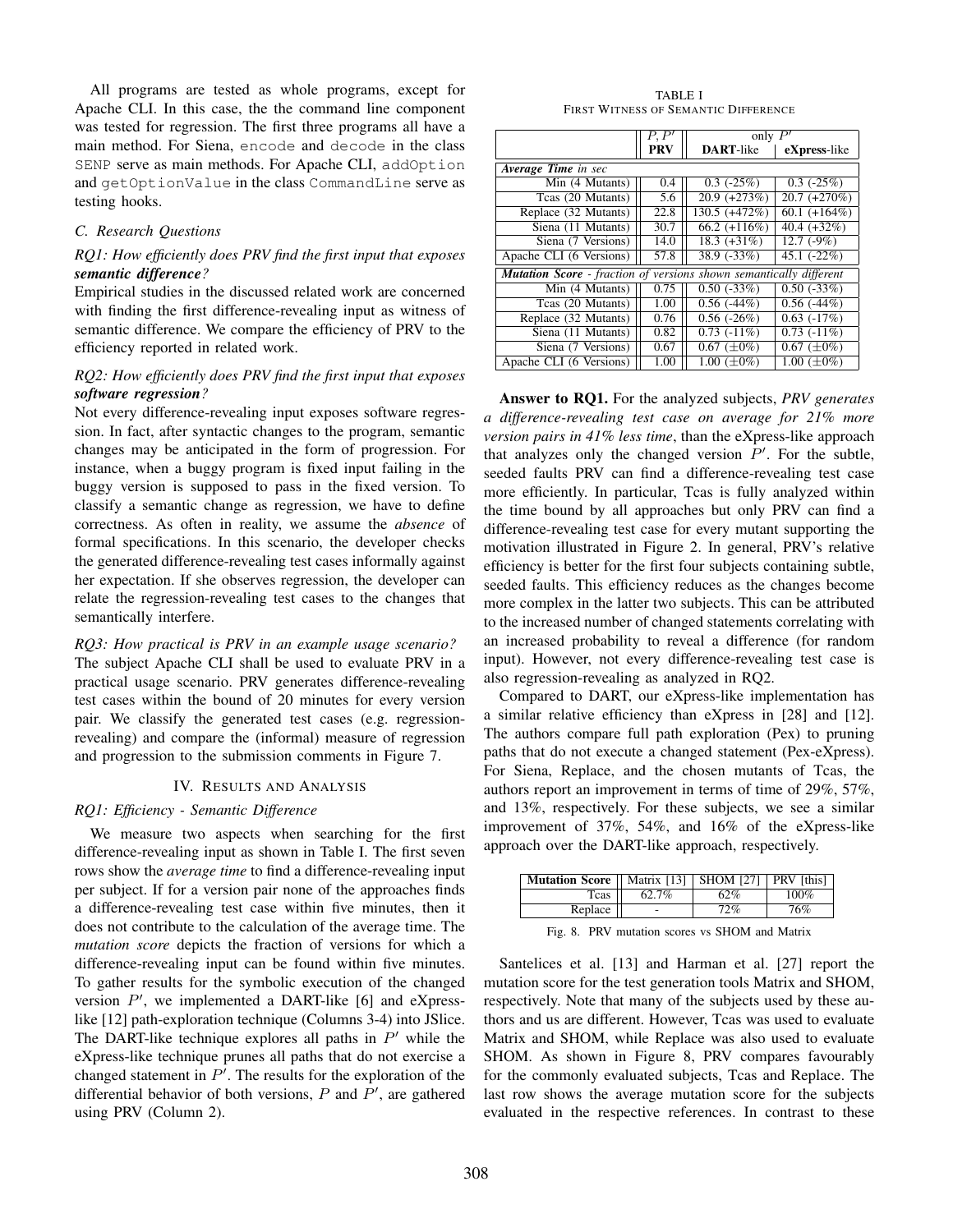search-based techniques, PRV avoids searching for differencerevealing test cases within the already explored input space. This may help explaining the observed improvements.

Godlin et al. [1] evaluate the implementation of regression verification using randomly generated programs and Tcas. It takes many hours or the system runs out of memory when analyzing non-equivalent programs. Offutt et al. [26] discuss the problem of equivalent mutants using subject Min. PRV guarantees equivalence for Mutant 3 and provides a witness for the other non-equivalent mutants in less than a second.

## *RQ2: Efficiency - Software Regression*

In practice, not every difference-revealing test case reveals software regression. A difference-revealing test case can be checked formally or informally against the programmer's expectation. In the latter case the programmer looks at the output of difference-revealing test cases in both programs and may know whether the test case reveals regression. Table II presents the two aspects measured to find the first regressionrevealing input. The first seven rows show the *average time* to find a regression-revealing input per subject. If for a version pair none of the approaches finds a regression-revealing test case within the time bound, then it does not contribute to the calculation of the average time. The *mutation score* depicts the fraction of versions for which a regression-revealing input can be found within 20 minutes for Apache CLI and five minutes for the other subjects.



Fig. 9. How to Measure Regression?

How do we measure regression? For Siena, we simulate an incomplete bug fix [32] from one version to the next. An example is shown in Figure 9.a). The programmer fixes Siena.v0 which is expected to behave like Siena.v1. Instead, he introduces another bug yielding Siena.v1\_Mut1 – a version of Siena.v1 that also contains seeded faults. For Apache CLI, there are no seeded faults available. But we can capture the programmer's idea of the expected behavior to be in the last revision 667565 which remains unchanged for the last four years. This allows us to measure the regression of intermediate revisions w.r.t. the last revision. For Min, Tcas, and Replace every difference-revealing test case also reveals a regression.

Answer to RQ2: For the analyzed subjects, *PRV generates a regression-revealing test case on average for 48% more version pairs in 63% less time* than the eXpress-like approach that analyzes only the changed version  $P'$ . The improvement of efficiency over finding a single difference-revealing input (cf. Table I) may be attributed to the subtleness of regression faults. As an instance of this subtleness, consider the program versions in Figure 2. The programmer expects that the new

TABLE II FIRST WITNESS OF SOFTWARE REGRESSION

| P'<br>$P\!\!\!\!\cdot\!\!\!\!\cdot\!\!\!\!\cdot\!\!\!\!\cdot\!\!\!\!\cdot\!\!\!\!\cdot\!\!\!\!\cdot\!\!\!\!\cdot\!\!\!\!\cdot\!\!\!\!\cdot\!\!\!\!\cdot\!\!\!\!\cdot\!\!\!\!\cdot\!\!\!\!\cdot\!\!\!\!\cdot\!\!\!\!\cdot\!\!\!\!\cdot\!\!\!\!\cdot\!\!\!\!\cdot\!\!\!\!\cdot\!\!\!\!\cdot\!\!\!\!\cdot\!\!\!\!\cdot\!\!\!\!\cdot\!\!\!\!\cdot\!\!\!\!\cdot\!\!\!\!\cdot\!\!\!\!\cdot\!\!\!\!\cdot\!\!\!\!\cdot\!\!\!\!\cdot\!\!\!\!\cdot\!\!\!\!\cdot\!\!\!\!\cdot\!\!\!\!\cdot\!\!\!\!\cdot\!\!\$<br>only |            |                    |                    |  |
|------------------------------------------------------------------------------------------------------------------------------------------------------------------------------------------------------------------------------------------------------------------------------------------------------------------------------------------------------------------------------------------------------------------------------------------------------------------------------------------------------------|------------|--------------------|--------------------|--|
|                                                                                                                                                                                                                                                                                                                                                                                                                                                                                                            | <b>PRV</b> | <b>DART-like</b>   | eXpress-like       |  |
| Average Time in sec                                                                                                                                                                                                                                                                                                                                                                                                                                                                                        |            |                    |                    |  |
| Min (4 Mutants)                                                                                                                                                                                                                                                                                                                                                                                                                                                                                            | 0.4        | $0.3$ ( $-25\%$ )  | $0.4$ ( $-25\%$ )  |  |
| Teas (20 Mutants)                                                                                                                                                                                                                                                                                                                                                                                                                                                                                          | 5.6        | $20.9 (+273%)$     | $20.7 (+270%)$     |  |
| Replace (32 Mutants)                                                                                                                                                                                                                                                                                                                                                                                                                                                                                       | 22.8       | 130.5 (+472%)      | $60.1 (+164%)$     |  |
| Siena (11 Faulty Versions)                                                                                                                                                                                                                                                                                                                                                                                                                                                                                 | 17.6       | 50.4 $(+186%)$     | 44.1 $(+151\%)$    |  |
| Apache CLI (6 Versions)                                                                                                                                                                                                                                                                                                                                                                                                                                                                                    | 141.3      | $259.6 (+84%)$     | $263.9 (+87%)$     |  |
| <b>Mutation Score</b> - fraction of versions exposed as regression                                                                                                                                                                                                                                                                                                                                                                                                                                         |            |                    |                    |  |
| Min (4 Mutants)                                                                                                                                                                                                                                                                                                                                                                                                                                                                                            | 0.75       | $0.50(-33%)$       | $0.50(-33%)$       |  |
| Teas (20 Mutants)                                                                                                                                                                                                                                                                                                                                                                                                                                                                                          | 1.00       | $0.56$ $(-44%)$    | $0.56$ (-44%)      |  |
| Replace (32 Mutants)                                                                                                                                                                                                                                                                                                                                                                                                                                                                                       | 0.76       | $0.56(-26%)$       | $0.63$ $(-17%)$    |  |
| Siena (11 Faulty Versions)                                                                                                                                                                                                                                                                                                                                                                                                                                                                                 | 0.55       | $0.45$ ( $-17\%$ ) | $0.45$ ( $-17\%$ ) |  |
| Apache CLI (6 Versions)                                                                                                                                                                                                                                                                                                                                                                                                                                                                                    | 0.40       | $0.20(-50\%)$      | $0.20(-50\%)$      |  |

version computes output  $o = i + 1$  instead of  $o = i$  for input  $i > 0$ . Otherwise, the behavior shall remain unchanged. Thus, a regression test generation tool may determine progression for almost 50% of the input  $(i > 0)$  but because a branch is evaluated in different directions for  $i = 0$ , there exists regression only for one input. Unintendedly, this input computes different output in the changed version, too. Even the generation of an input for every path in the changed program, like for eXpress, may not produce this test case. In contrast, differential partitions can capture such subtle differences.

## *RQ3: Practicability - Usage Scenario: Apache CLI*

Apache CLI is used to evaluate PRV in a practical usage scenario. PRV generates difference-revealing test cases within the bound of 20 minutes for every version pair. A developer checks these test cases for regression and relates the regressionrevealing test cases to the changes that semantically interfere. The check is automated in our experiment as illustrated in Figure 9.b). The expected behavior of CLI is captured by the last revision (667565) which has not changed in the last four years and is released in CLI1.1. This allows us to measure progression and regression w.r.t. to the expected behavior.

The first column in Table III shows the revision pairs, the earlier versus the later revision. The second column presents the total number of tests generated by PRV followed by the number of equivalence- and difference-revealing test cases, respectively. The percentage of difference-revealing test cases (Column 4) witnessing progression (%Progr), regression ( $%$ **Regr**), and the computation of output that has changed but still does not behave as expected (%Chan) are shown in columns 5, 6, and 7, respectively.

TABLE III EXPLORATION OF DIFFERENTIAL BEHAVIOR IN LIMITED TIME

|         | <b>Subject and Versions</b> | #Equ<br>#Test |                  | <b>Difference Revealing</b> |           |           |           |
|---------|-----------------------------|---------------|------------------|-----------------------------|-----------|-----------|-----------|
|         |                             |               |                  | #Diff                       | $%$ Progr | $\%$ Regr | $\%$ Chan |
|         | r129800-r129803             | 788           | $7\overline{48}$ | 40                          | $0\%$     | $0\%$     | 100%      |
| (20min) | r129803-r129843             | 835           | 809              | 26                          | 65%       | $0\%$     | 35%       |
|         | r129843-r129849             | 721           | 639              | 82                          | 82%       | $1\%$     | 17%       |
|         | r129849-r538031             | 509           | 485              | 24                          | $0\%$     | 88%       | 13%       |
| ਹ       | r538031-r667565             | 536           | 455              | 81                          | 100%      | $0\%$     | $0\%$     |
|         | Average                     |               |                  |                             | 49%       | 18%       | $33\%$    |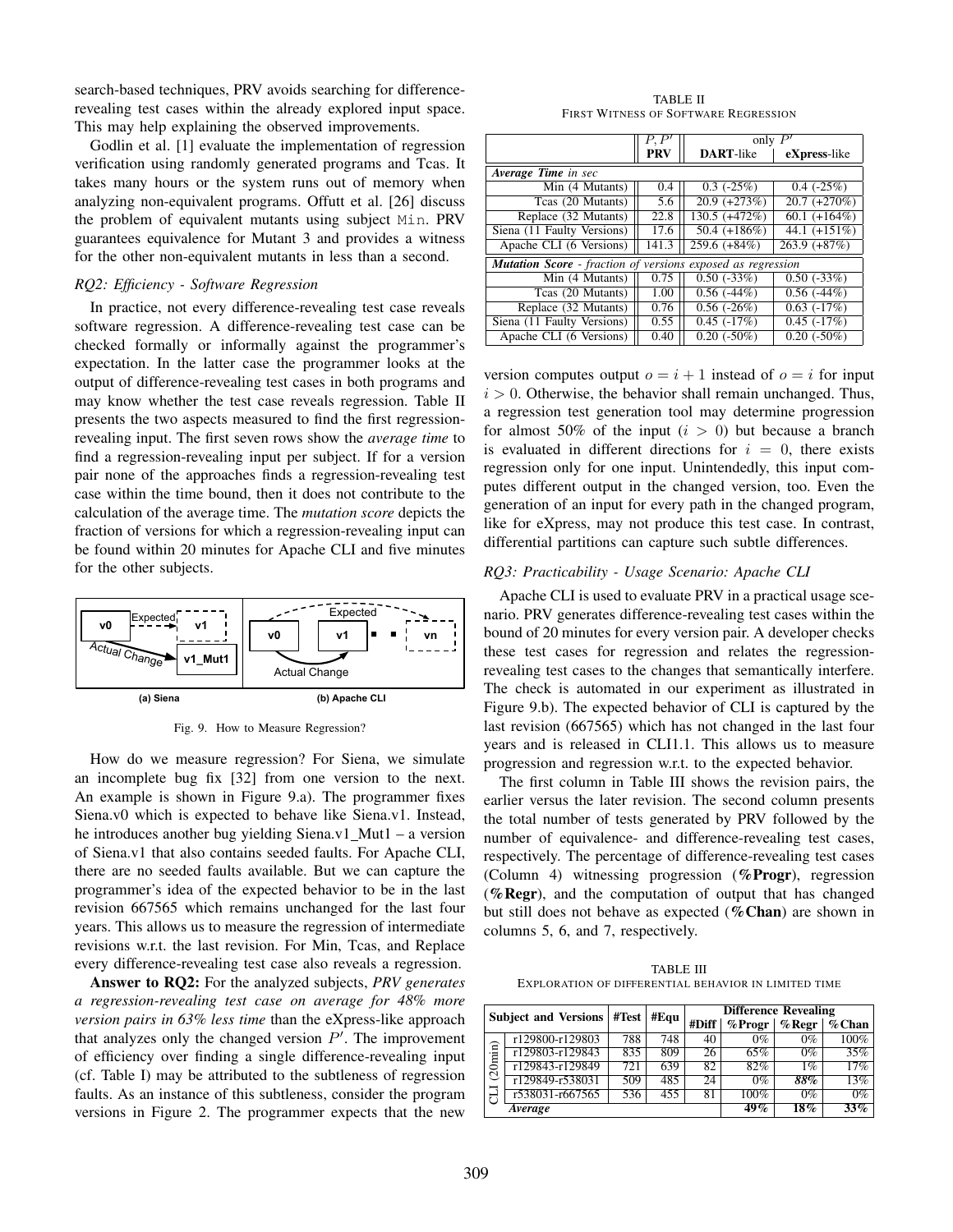Answer to RQ3: For the evolution of Apache CLI over six years, tests generated as witnesses of differential behavior of two successive versions suggest an *average progression of 49%, regression of 18% and intermediate semantic changes of 33%* towards the latest revision. The interested reader may compare the results in Table III to the developer's notes in Figure 7. The behavior of CLI generally experiences progression from version r129800 to r129849 when suddenly the behavior regresses with the change to r538031. In fact, while trying to fix bug CLI-13<sup>2</sup>, the developer introduces bug CLI-137<sup>3</sup>. This is a clear regression bug which is witnessed by 88% of the difference-revealing test cases generated by PRV. However, it takes two months to report and twelve to fix bug CLI-137 and commit it as revision r667565. In contrast, PRV generates the first regression-revealing test case for r538031 in 88 seconds among the first five generated difference-revealing test cases.

#### V. THREATS TO VALIDITY

The main threat to *internal validity* is the correctness of our implementation of PRV into JSlice. We tried to mitigate this threat by using the same implementation to gather results for the DART-like and eXpress-like approaches. In practice, any implementation of PRV can guarantee the absence of regression errors to the same extent as symbolic execution can guarantee the absence of program errors (see e.g., [18]). Our particular implementation could be faulty, so that it may not report a witness of behavioral difference if one exists. On the other hand, a reported witness of behavioral difference is indeed a witness of behavioral difference. This is inherent to the approach, as the generated test cases are concretely (and symbolically) executed on both programs.

The main threat to *external validity* is the generalization of our results. The limited choice and number of subjects does not suggest generalizability and serve mainly as comparison to related work and give an idea about the practicability of PRV.

#### VI. RELATED WORK

*Regression Verification* (RV) is the problem of deciding whether a changed program is *at least as correct* as a previous version. One line of work takes an earlier version as a program specification of the new version [1], [2], [33]. The authors argue if both versions are semantically equivalent, then there is no software regression. Yet, not every difference is a regression. For instance, a bug-fix yields anticipated behavioral difference. Another line of work requires an explicit specification, and builds on the full verification of an earlier version. Subsequently, only the changed behavior of the following versions need to be checked incrementally [34], [35]. In general, RV can take a long time to terminate. When the search is interrupted, no intermediate guarantees can be reported. In contrast, the interruption of PRV can guarantee the absence of regression at least for the explored equivalence-revealing partitions. Moreover, the difference-revealing test cases can be "informally" checked for further regression by developers.

*Differential Symbolic Execution* (DSE) [30] is a general approach to compute program differences while PRV is a specialized approach tailored to RV. Specifically, DSE computes the differences based on two types of program summaries. The *symbolic summaries* in Figure 2 on the right  $(P \text{ and } P')$ precisely characterize the behavior of the program versions on the left. The *abstract summaries* in Figure 10 overapproximate the behavior for the same versions. Exploiting the syntactic similarity of both versions, the behavior of common code blocks can be represented by uninterpreted functions.

|                                                    | Input   Output     | $\parallel$ Regression Test Case t                        |
|----------------------------------------------------|--------------------|-----------------------------------------------------------|
| $P (= \Delta_{\langle P, P'\rangle})$              | true $o = o(0, i)$ | Value for $i$ satisfying                                  |
| $\overline{P' \in \Delta_{\langle P', P \rangle}}$ |                    | <i>true</i> $o' = o(0, i + 1)$ $o(0, i) \neq o(0, i + 1)$ |

Fig. 10. Program Deltas  $(\Delta)$  and Abstract Summaries (cp. Fig.2)

RV based on program summaries is either less scalable or infeasible. While symbolic summaries may be used for RV, the differences are computed as an expensive cross-product of (incomplete) summaries. On the other hand, PRV is based on differential partitions that account for the common input space of both versions. Furthermore, PRV yields coarser partitions. For instance, if input does not reach a change already implies both programs compute the same output. Abstract summaries, on the other hand, remove information required for RV. The interested reader may verify in Figure 10 that, if the delta contains uninterpreted functions, a concrete difference-revealing test case cannot be generated. In this example, each delta accounts for a single partition  $(true)$ , while PRV distinguishes two difference-revealing and one equivalence-revealing partition. For each partition, PRV generates a witnessing test case.

*Regression Test Generation* (RTG) is the problem of constructing sample input that can expose software regression. Classically, test cases are generated towards the coverage of the program's behavior [4], [6]. The hope, when the program is changed and behavior regresses, is that at least one test case fails in the new version. Further, when the program is changed, test cases are generated towards the coverage of program elements that are affected by the syntactic changes [11], [12], [36]. These test cases *augment* an existing test suite that was coverage-adequate for the earlier version. However, the analysis of a single program may be insufficient to generate a regression-revealing test case (cf. Fig. 2). Instead, some research directly aims at generating difference-revealing test cases. Syntactic approaches seek to *reach* a change, *infect* the program state, and *propagate* it to the output [9], [10], [13], [27]. However, the number of possibly semantically interfering sets of changes is exponential to the number of overall syntactic changes. Harman et al. [27] note the testing of every subset would be prohibitively expensive. Even for a single subset, the search for a difference-revealing input may not terminate. In contrast, the number of changes is unimportant to PRV, a priori. It groups input, depending on ` whether it reaches and propagates the same set of changes, on demand during exploration. More importantly, PRV can guarantee the absence of regression not only for a singular point in the common input space, but for an entire partition.

<sup>2</sup>https://issues.apache.org/jira/browse/CLI-13

<sup>3</sup>https://issues.apache.org/jira/browse/CLI-137